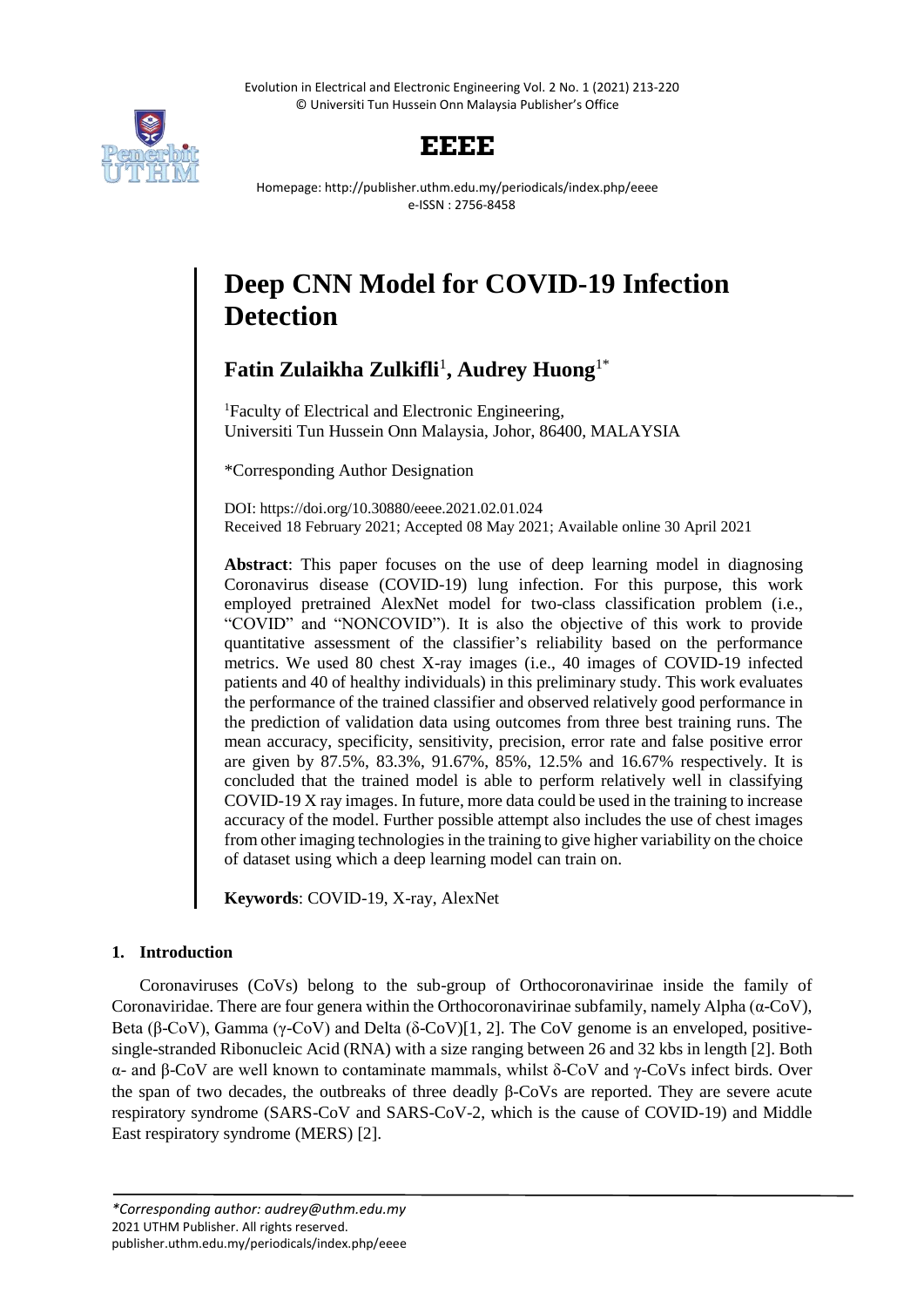Current research suggests that effective transmission of COVID-19 from infected individuals of both symptomatic and asymptomatic to uninfected contacts can be from respiratory droplets, aerosols, and direct contact [3]. The main and infamous symptoms of COVID-19 infections including fatigue, fever and pneumonia that could advance into acute respiratory distress (ARDS) in patients [4]. The diagnosis can be based on imaging apparatus such as chest X-ray and computerized tomography (CT). Some of these patients may develop fatal complications including organ failure, septic shock, pulmonary edema and severe pneumonia [5, 6] as the disease progresses from mild to critical condition. Notably, patients who required intensive care support were older and had multiple comorbidities including cardiovascular, cerebrovascular, endocrine, digestive, and respiratory disease. Those in intensive care were also more likely to suffer from dyspnoea, dizziness, abdominal pain, and anorexia [5].

To date, COVID-19 has spread rapidly around the world, with more than 6 million confirmed cases and over 400 thousand deaths as of June 2020.As the global threat of COVID-19 continues to increase, World Health Organization (WHO) has declared this outbreak a public health emergency of international concern (PHEIC) [7]. This pandemic has placed enormous burden on healthcare and resources in diagnosis and treatment of the disease.

Previous study by [8] developed an open source datasets and proposed a Convolutional Neural Network (CNN) framework to differentiate COVID-19 cases from other pneumonia cases. The authors presented a 3-step technique to fine-tune a pre-trained ResNet-50 architecture to improve the model's performance to reduce training time. Another study by [9] proposed a fully automated deep learning system for COVID-19 diagnosis and prognosis using a CT scan. The authors used 4106 CT images to train and validate the performance of the pretrained DenseNet121 network for lung segmentation in chest CT images. Other related studies included [10] that compared multiple CNN models for classification of CT images into COVID-19, Influenza viral pneumonia, and no-infection. The corresponding study used ResNet-18 and ResNet-23 network for classification of CT images. Meanwhile, [11] used ResNet50 and VGG16 network to diagnose COVID-19 infection using 204 chest X-ray images (102 COVID-19 cases and 102 pneumonia cases). Most of these models, however, require significant amounts of computing time and memory resource. Continue research on the efficient and time saving diagnosis of SARS-CoV-2 is therefore needed to reduce the burden of healthcare services. This work is motivated by the aforementioned challenges, we herein present the use of pretrained AlexNet for rapid classification of COVID-19 infection using chest X-ray images.

#### **2. Methods**

This study used 80 chests X-ray images publicly available from Kaggle website [\(https://www.kaggle.com/praveengovi/coronahack-chest-xraydataset](https://www.kaggle.com/praveengovi/coronahack-chest-xraydataset)) for demonstration purposes. All works are carried out using MATLAB R2020b software. The methodology workflow is in Figure 1.



**Figure 1: General workflow of tasks involved in this project**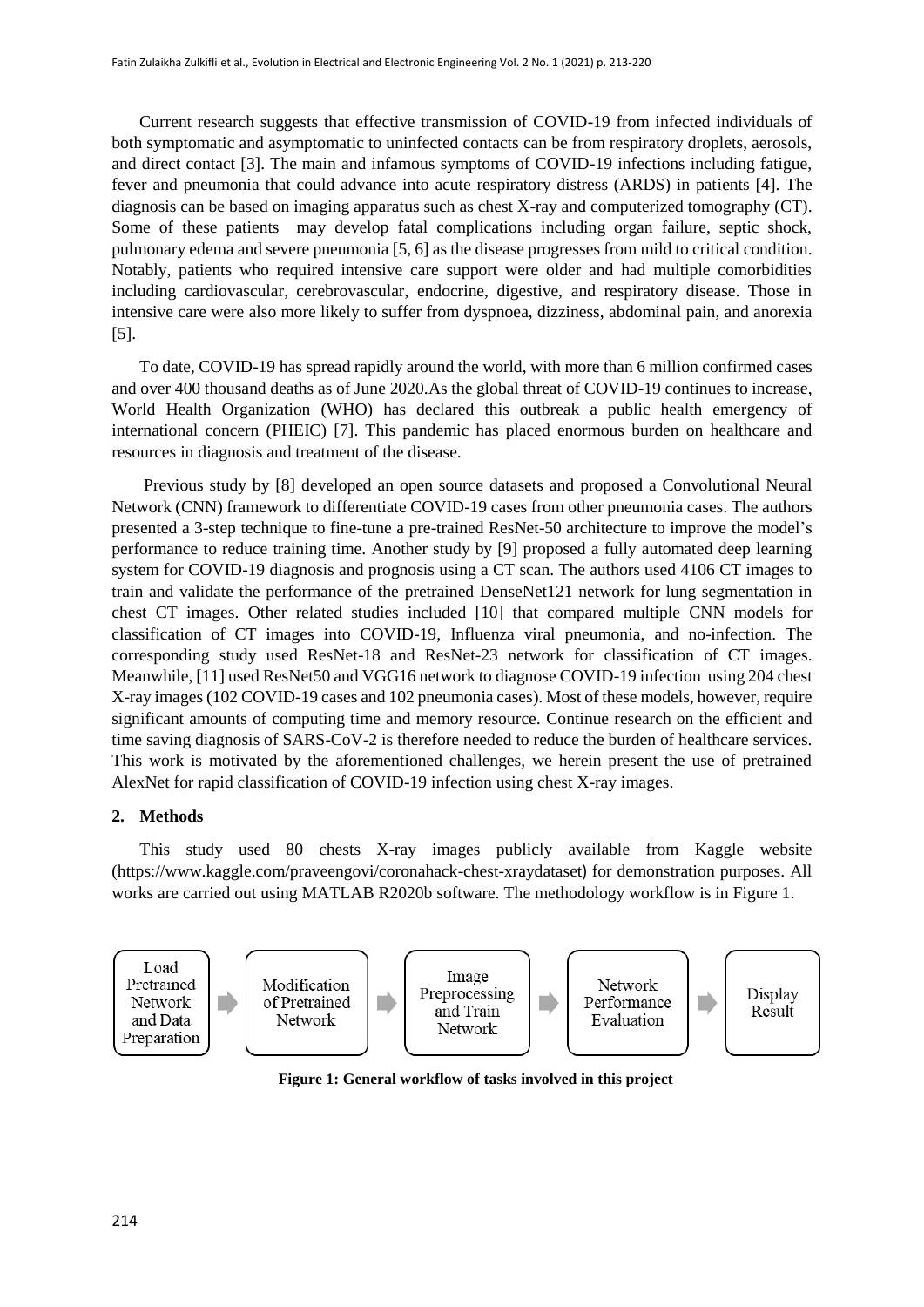## 2.1 Load pretrained network and data preparation

In MATLAB, a *fullfile* function was used to provide the full path to the folder where the images were saved. This function allows loading of the chest X-ray images via *imageDatastore* function. These images were labeled according to the folder names where they reside: COVID and NONCOVID. Once called into MATLAB platform, they are stored as object property data in MATLAB. A data store allows storing of large dataset, even if the data do not fit into the memory, and enables efficient reading of image batches during CNN training. Next, the chest X-ray images of each class are divided into training and validation data sets. This works used 80 % of the images randomly chosen for training and 20% for validation. For this, *splitEachLabel* function is used to split the images datastore. Next, the pretrained AlexNet was called into MATLAB by using *alexnet* function. This required installation of a Deep Learning Toolbox™ prior to its accessibility. This study used *analyzeNetwork* function to display the AlexNet network architecture and extract information of each layer. After that, *inputSize* function is used to resize the input images size to 277×277×3 pixels.

#### 2.2 Modification of pretrained network

The *lgraph* function is used extract the layer graph from the pretrained AlexNet network for training on the investigated images. This is for the purpose of modifying the network for the specific task of Xray COVID-19 diagnosis. The extracted layers were replaced with a new layer (*FullyConnectedLayer and Convolution2DLayer*) which is adapted to the new dataset. The last two layers were replaced in this work, and they were found using *findLayersToReplace* function.

#### 2.3 Image preprocessing and network training

The pretrained network AlexNet requires the input images of size  $277 \times 277 \times 3$ , so *gray2rgb* function is used to embed gray images into three planes of red, green, blue (RGB) images. Following this, augmentation operations are used to increase the variability and numbers of images used in training process. This work used three methods for augmentation, which strategy is well-known to prevent overfitting. This includes flipping of the training images along the vertical axis, the scale ranged from 0.9 to 1.1 for horizontal and vertical directions, these images were also randomly translated up to 30 pixels horizontally and vertically. Each image has been randomly augmented using the schemes described earlier, these images replacing the original images were used in the training giving 64 images used in the training. During the training it is important to specify hyperparameters value, and the performance of the model is highly dependent on the chosen values. In this work, properties such as transferred layer weights are set as 0.0003, number of epochs has been set as 6, batch size number was chosen as 10 and learn rate was 10. The MATLAB software would validate the AlexNet network every *ValidationFrequency* iterations (chosen as 35) as training progressed. The modified network was trained for 10 times. The results from the best three runs (from training accuracy) were further used for model performance evaluation and analysis

## 2.4 Network performance evaluation

After the classification, the performance of trained AlexNet were assessed using validation results obtained from three best trained models. The *confusionmat* function is used to produce and display the confusion matrix. This table is useful to determine the performance metrics values of the trained network. In this study, different performance metrics are considered for evaluating the model's prediction capability, they are namely accuracy, specificity, sensitivity, precision, error rate, and the false positive error rate. Sensitivity or true positive rate (TPR) is often referred to as recall (REC) [12], whereas specificity is the true negative rate (TNR). For the error rate and false positive rate, the best value is 0 %, while the worst is 100 %. Meanwhile the best value for accuracy is 100%, while the worst is 0%. This is the same for sensitivity, specificity and precision. Finally, the worst false positive rate is 100%, and the best is 0% [13]. The formulas of the considered performance measures are shown in Table 1.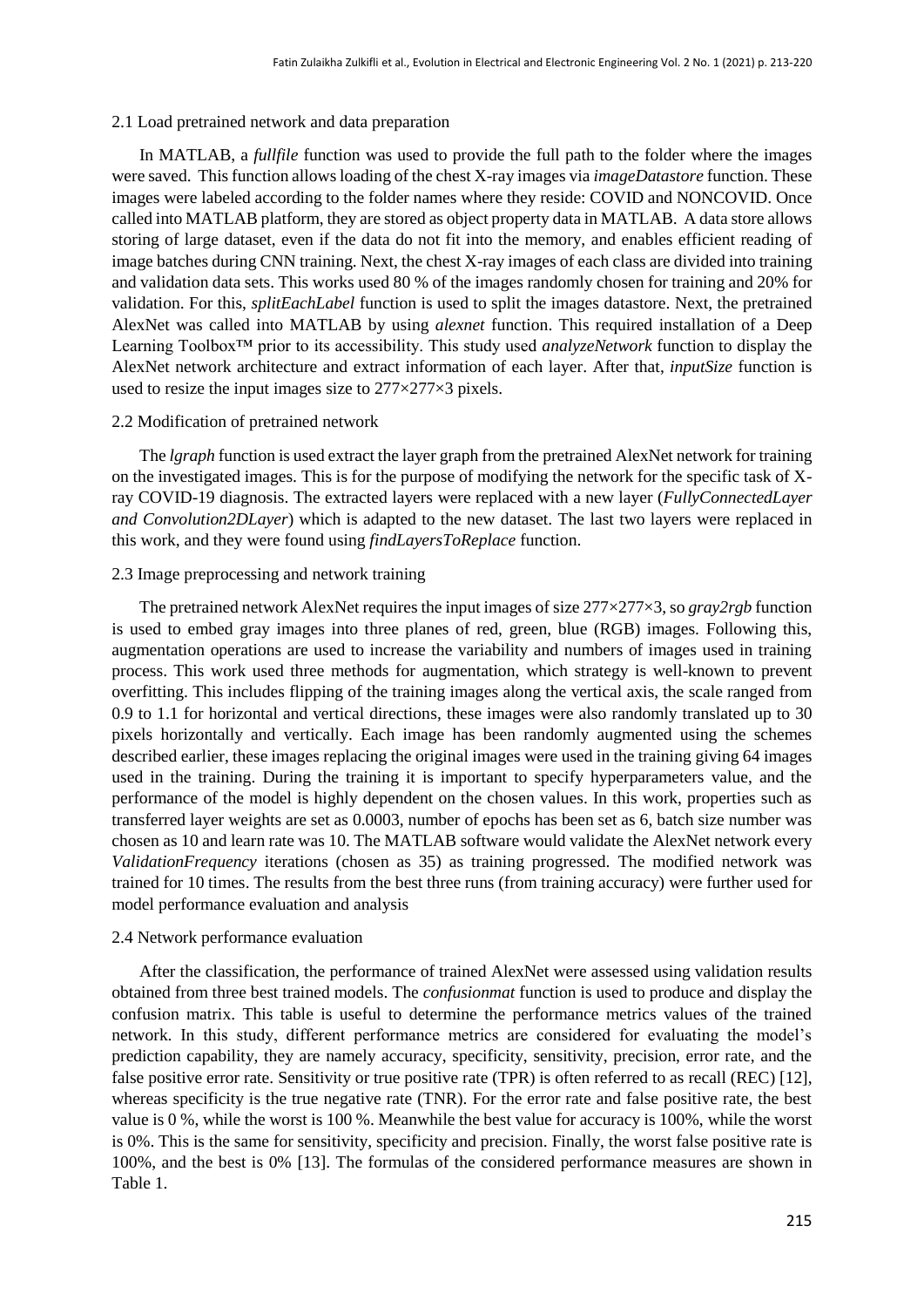| Performance measure                                                                            | Formula                                                           |
|------------------------------------------------------------------------------------------------|-------------------------------------------------------------------|
| Accuracy, ACC                                                                                  | $ACC = \frac{TP + TN}{TP + TN + FN + FP} = \frac{TP + TN}{P + N}$ |
| Sensitivity, SN                                                                                | $SN = \frac{TP}{TP + FN} = \frac{TP}{P}$                          |
| Specificity, SP                                                                                | $SP = \frac{TN}{TN + FP} = \frac{TN}{N}$                          |
| Precision, PREC                                                                                | $PREC = \frac{TP}{TP + FP}$                                       |
| Error Rate, <i>ERR</i>                                                                         | $ERR = \frac{FP + FN}{TP + TN + FN + FP} = \frac{FP + FN}{P + N}$ |
| False Positive Rate, FPR                                                                       | $FPR = \frac{FP}{TN + FP} = 1 - SP$                               |
| $TN = true negative$<br>$TP = true positive$<br>$FP = false positive$<br>$FN = false negative$ |                                                                   |

**Table 1: The considered performance metrics**

 $P =$  total positive = TP+FP  $N =$  total negative = TN+FN

2.5 Display result

At the end of the process, the predicted class (i.e. label with highest probability) and true class (i.e. label) of chest X-ray images chosen from validation dataset would be displayed for interpretation of its users.

# **3. Results and Discussion**

In the simulation, AlexNet was trained to diagnose COVID-19 using chest X-ray images. Figure 2 shows a diagram of pretrained AlexNet layer architecture interactively visualized using *analyzeNetwork* from Deep Learning toolbox. The architecture shows the different layers and arrangement of convolutional, pooling and rectified linear activation (ReLU) layer in extraction of important features required for classification.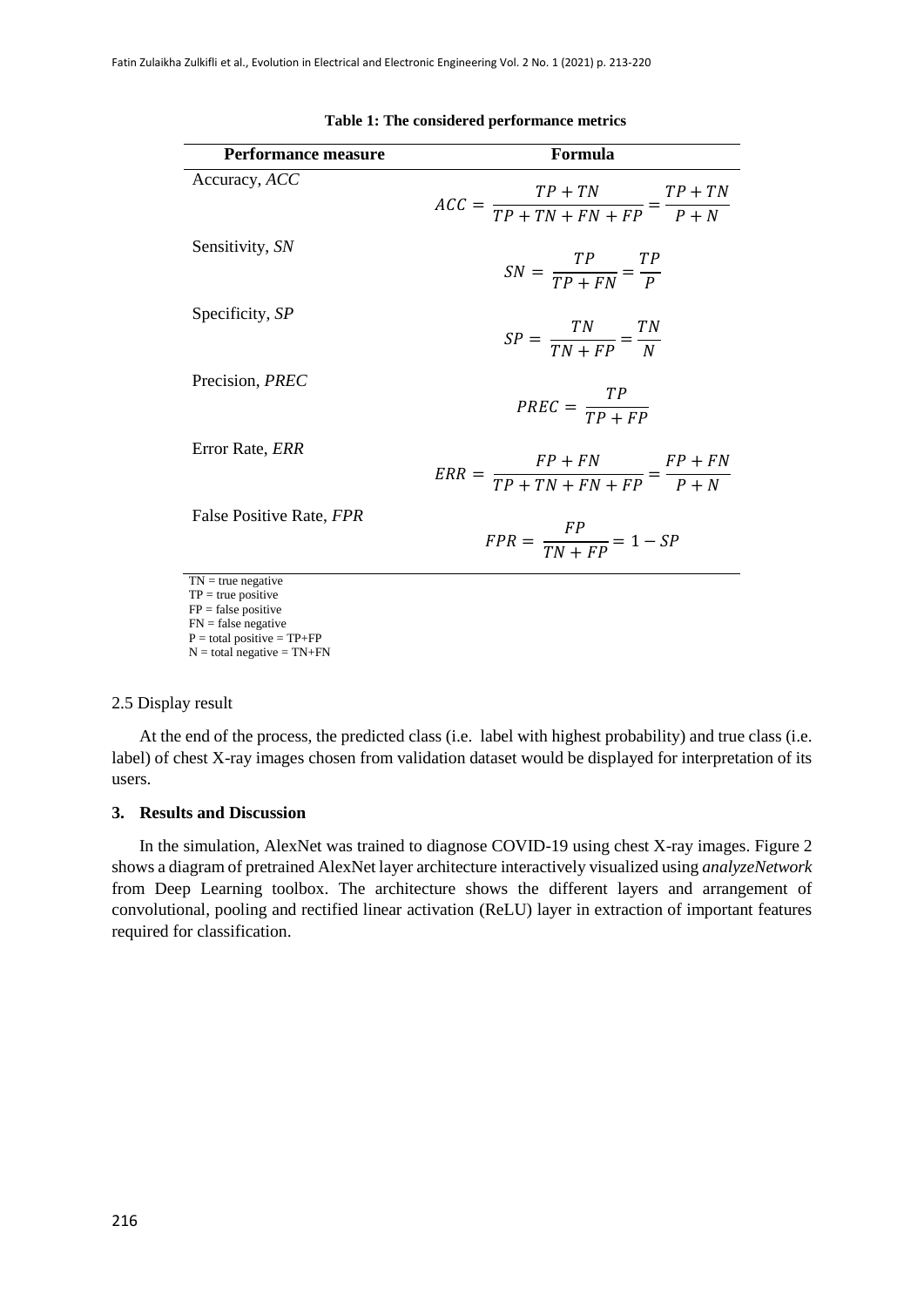| ම<br><b>ANALYSIS RESULT</b> |                                                                                      |                               |                           |                                                      |  |
|-----------------------------|--------------------------------------------------------------------------------------|-------------------------------|---------------------------|------------------------------------------------------|--|
|                             | Name                                                                                 | Type                          | <b>Activations</b>        | Learnables                                           |  |
|                             | data<br>227x227x3 images with 'zerocenter' normalization                             | Image Input                   | 227×227×3                 |                                                      |  |
|                             | conv1<br>96 11x11x3 convolutions with stride [4 4] and padding [0 0 0 0]             | Convolution                   | 55×55×96                  | Weights 11x11x3x96<br>Bias<br>$1 \times 1 \times 96$ |  |
|                             | relu1<br>ReLU                                                                        | ReLU                          | 55×55×96                  | $\sim$                                               |  |
|                             | norm1<br>cross channel normalization with 5 channels per element                     | Cross Channel Nor             | SS×55×96                  | $\sim$                                               |  |
|                             | pool1<br>3x3 max pooling with stride [2.2] and padding [0.0.0.0]                     | Max Pooling                   | $27 \times 27 \times 96$  | $\sim$                                               |  |
|                             | conv2<br>2 groups of 128 5×5×48 convolutions with stride [1 1] and padding [2 2 2 2] | Grouped Convolution 27×27×256 |                           | Weigh_<br>5x5x48x128.<br>1×1×128×2<br>Bias           |  |
|                             | relu2<br>ReLU                                                                        | ReLU                          | 27×27×256                 | $\sim$                                               |  |
|                             | norm2<br>cross channel normalization with 5 channels per element                     | Cross Channel Nor             | 27×27×256                 | $\sim$                                               |  |
|                             | pool2<br>3x3 max pooling with stride (2.2) and padding (0.0.0.0)                     | Max Pooling                   | $13 \times 13 \times 256$ | $\sim$                                               |  |

**Figure 2: Pretrained AlexNet layers**

Figure 3 shows the performance of the AlexNet network in image classification as the training process was in progress. Also shown in the figure is the accuracy of the trained model using validation data and the time taken for the training using LENOVO Ideapad 110 with AMD A8 and 4GB RAM. This work runs the simulation for 10 times. On average, the time taken to train a AlexNet network is 656.67 seconds or approximately 10 minutes and 59 seconds. The lower diagram of Figure 3 shows loss against iteration indicating reduction in loss with training process. Table 2 shows the training and validation accuracy in 10 separate training sessions.



**Figure 3: Plot of training progress for chest X-ray images classification**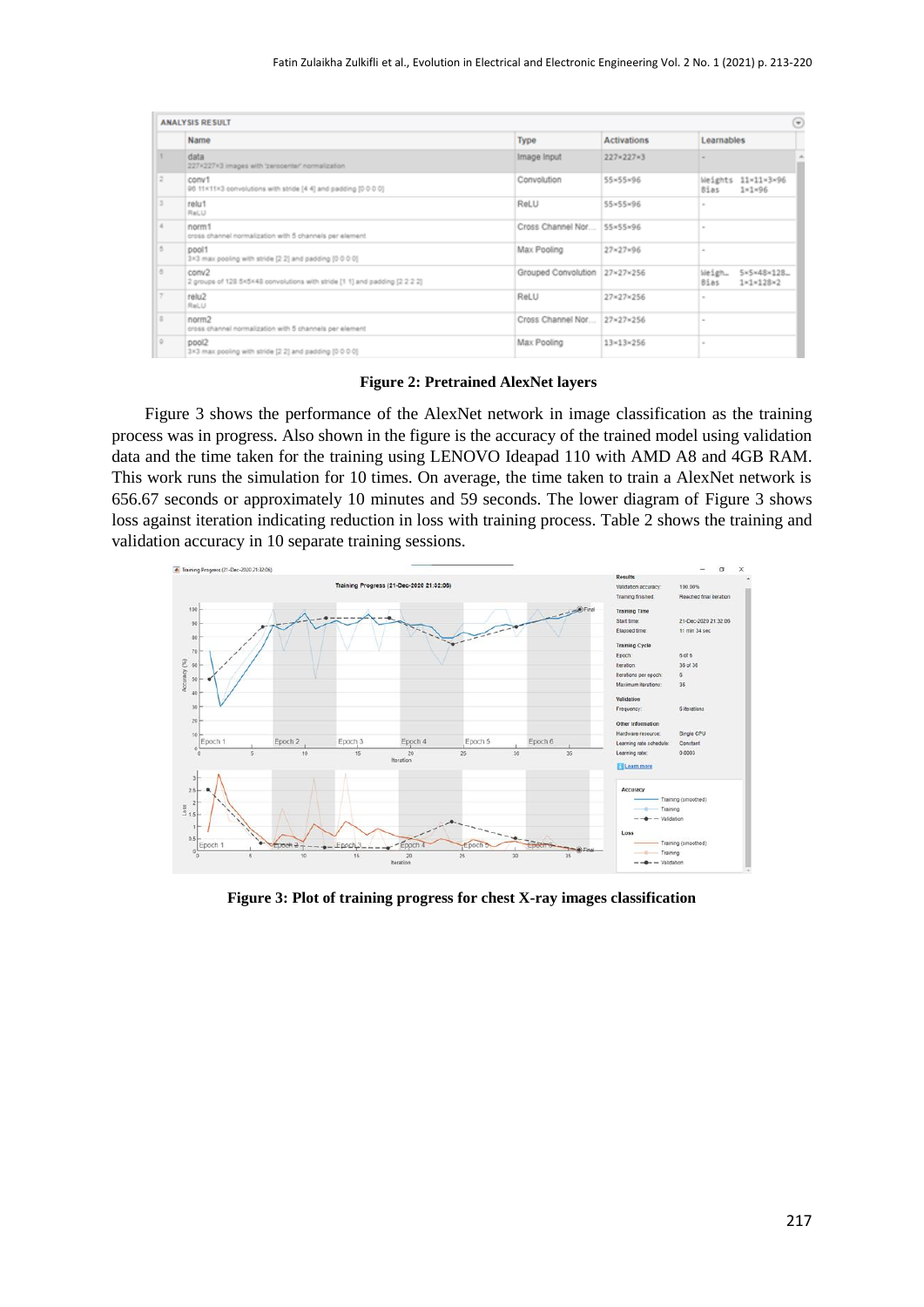| <b>Training session</b><br>index, $i$ | Training accuracy,<br>$ACC$ (in $%$ ) | Validation accuracy,<br>$ACC$ (in $\%$ ) |
|---------------------------------------|---------------------------------------|------------------------------------------|
| 1                                     | 100                                   | 100                                      |
| $\overline{2}$                        | 90                                    | 68.75                                    |
| 3                                     | 81.25                                 | 81.25                                    |
| 4                                     | 100                                   | 81.25                                    |
| 5                                     | 100                                   | 100                                      |
| 6                                     | 80                                    | 87.50                                    |
| 7                                     | 90                                    | 68.75                                    |
| 8                                     | 100                                   | 87.50                                    |
| 9                                     | 100                                   | 75                                       |
| 10                                    | 80                                    | 93.75                                    |

**Table 2: Training and validation accuracy for 10 separate training sessions**

According to Table 2, results from  $i = 1$  are among the best (in terms of both training and testing accuracy) identified from the training sessions. This is followed by  $i = 8$  and 9. These are the best three trained models chosen for further analysis in Table 3. The confusion matrix of validation images using the trained model from  $i = 1$  is shown in Figure 4.

| <b>Performance</b><br>metric | <b>Training session</b> |         |       |  |
|------------------------------|-------------------------|---------|-------|--|
|                              | $i=1$                   | $i = 8$ | $i=9$ |  |
| <b>Error Rate</b>            | $0\%$                   | 12.5%   | 25%   |  |
| <b>Accuracy</b>              | 100%                    | 87.5%   | 75%   |  |
| <b>Sensitivity</b>           | 100%                    | 100\%   | 75%   |  |
| <b>False Positive Rate</b>   | $0\%$                   | 25%     | 25%   |  |
| <b>Specificity</b>           | 100%                    | 75%     | 75%   |  |
| <b>Precision</b>             | 100%                    | 80%     | 75%   |  |
| <b>Training accuracy</b>     | 100%                    | 100%    | 100%  |  |
| <b>Validation accuracy</b>   | 100%                    | 87.50%  | 75%   |  |

**Table 3: Calculated performance metrics based on the confusion matrix for the chosen training sessions.**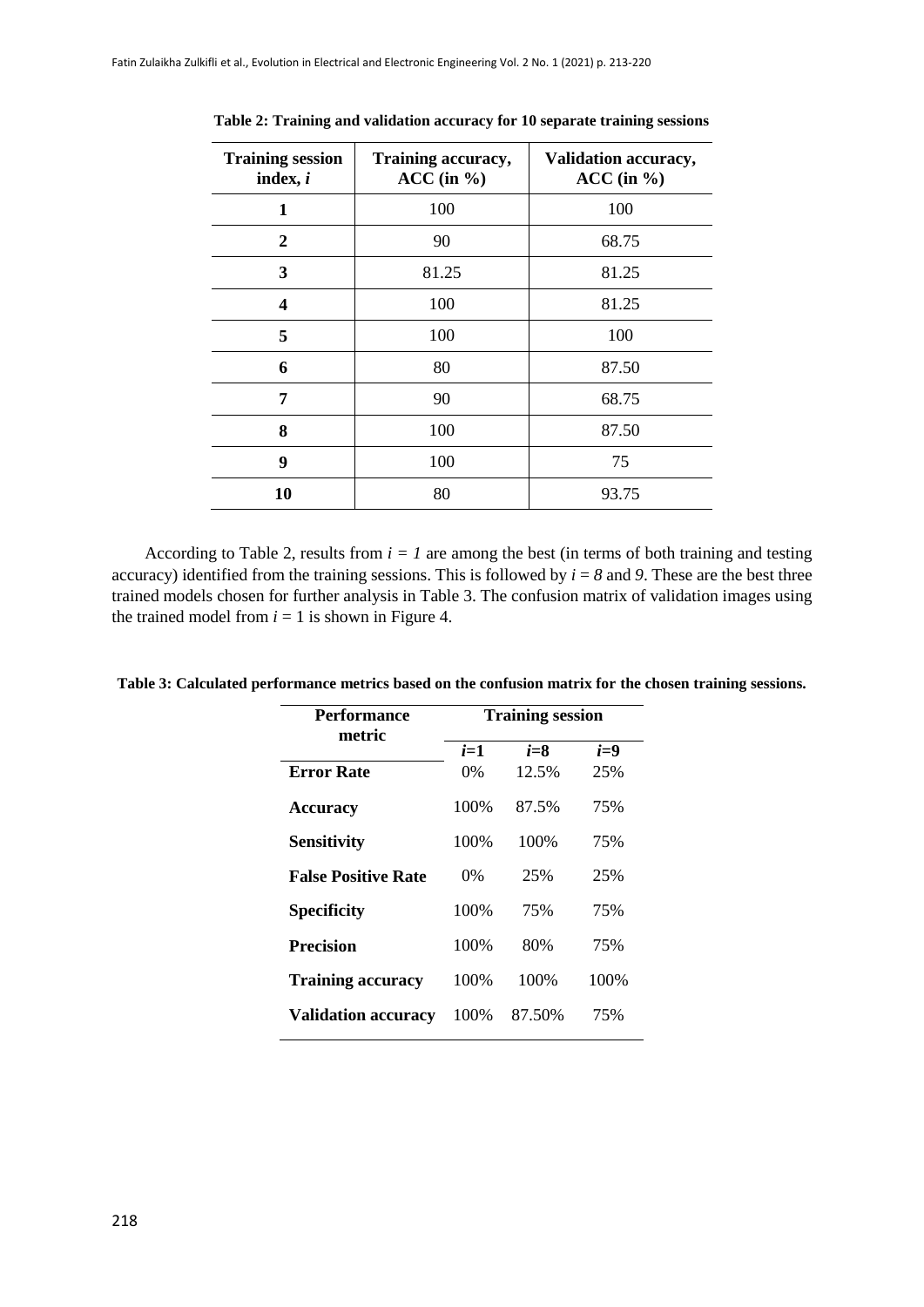

**Figure 4: Confusion matrix on validation dataset from training session** *i* **= 1.**

Figure 5 shows the classified results of chest X-rays images for one of the trained sessions (*i=9*) since it produced inferior results as compared to the rest in Table 3. The diagram, also shows the probability of classification outcome, i.e., whether patient is infected or not infected by COVID-19.



**Figure 5: Example of probability score of classification outcome on chest X-ray images.**

#### **4. Conclusion**

This work demonstrated the feasibility of using a modified pretrained AlexNet to diagnose COVID-19 using chest X-ray dataset. This work found relatively good accuracy, specificity, sensitivity and precision of near 100% in most of the validation sessions, while low error rate and false positive error were also observed. This work hypothesized future improvement can be made to further improve